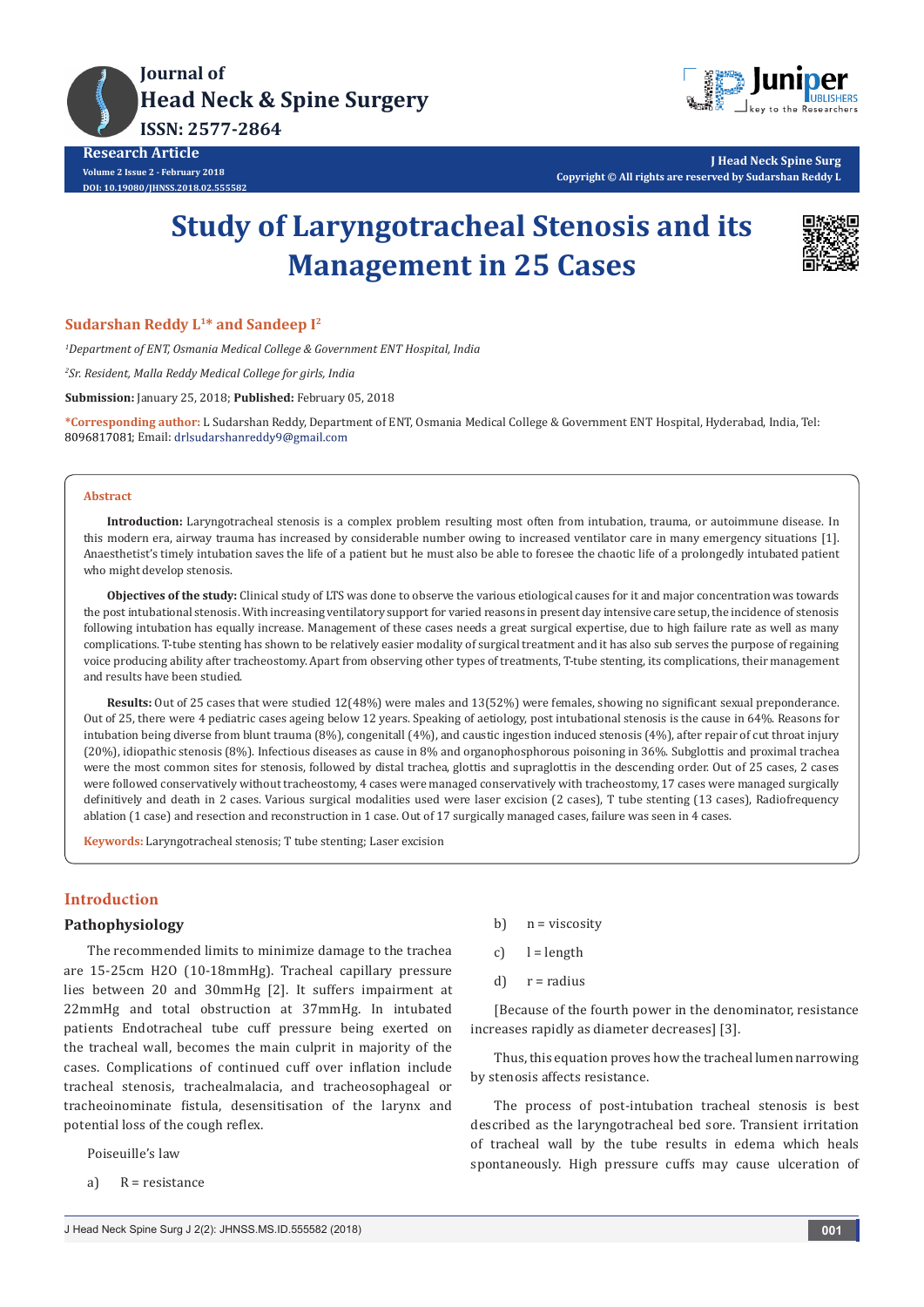mucosa which initiates healing process leading to tracheal stenosis which may take 3-6 weeks.

#### **Etiology**

There are many factors that can lead to laryngotracheal stenosis (LTS). Most cases of adult LTS result from external trauma or prolonged endotracheal intubation. External trauma causes cartilage damage and mucosal disruption with hematoma formation. These hematomas eventually organize and result in collagen deposition and scar tissue formation. Endotracheal intubation can cause direct injury, and mucosal damage through pressure necrosis can result from the pressure of the endotracheal tube or cuff. Mucosal ulceration also leads to healing through collagen deposition, fibrosis, and scar tissue formation. Lesions from endotracheal intubation are usually located in the posterior part of the glottis, where the tube most often contacts mucosa, or in the trachea, where the cuff or tube tip causes mucosal damage. Low-pressure endotracheal tube cuffs have somewhat reduced the rate of cuff-induced damage. The length of intubation, tube movement, tube size, and gastroesophageal reflux can also contribute to the development of LTS [4,5].

### **Clinical Presentation**

Tracheal stenosis can present very insidiously or as a catastrophic near death episode requiring cardiopulmonary resuscitation. Children with congenital tracheal stenosis present with biphasic stridor, tachypnoea, retractions, nasal flaring, apnea, cyanosis, wheezing, noisy breathing, persistant croup

and pneumonia. Dysphagia and failure to thrive may be seen occasionally [6].

Patients with acquired stenosis are diagnosed from a few days to 10 years or more following initial injury [7]. Majority are diagnosed within a year; some are misdiagnosed with asthma and recurrent bronchitis. High index of suspicion should arise when history of intubation is noted [8,9] (Table 1).

#### **Table 1:**

| Presentation <sup>10</sup> | <b>Site of Obstruction</b>     |  |
|----------------------------|--------------------------------|--|
| Inspiratory stridor        | Larynx                         |  |
| Biphasic stridor           | High tracheal obstruction      |  |
| Prolonged expiration       | Tracheal bronchial obstruction |  |
| Dysphonia                  | Laryngeal                      |  |
| Apnea                      | Laryngomalacia                 |  |

#### **Classification**

# **Table 2:**

| GRADE 1        | lesions have <50 % obstruction                        |
|----------------|-------------------------------------------------------|
| <b>GRADE 2</b> | lesions have 51% to 70% obstruction                   |
| <b>GRADE 3</b> | lesions have 71% to 99% obstruction                   |
| GRADE 4        | lesions have no detectable lumen or complete stenosis |

The Myer-Cotton staging system [11] is useful for mature, firm, circumferential stenosis confined to the subglottis. Four grades of stenosis are described with this system: (Table 2) (Figure 1).



**Figure 1:** Showing grades 1 to 4 of Myer Cotton Staging System.

The McCaffrey system [12] classifies laryngotracheal stenosis based on the sub sites involved and the length of the stenosis. Four stages are described (Table 3).

#### **Table 3:**

| <b>STAGE I</b>   | lesions are confined to the subglottisor trachea and are<br>less than 1cm long |
|------------------|--------------------------------------------------------------------------------|
| <b>STAGE II</b>  | lesions are isolated to the subglottis and are greater than<br>1cm long        |
| <b>STAGE III</b> | Lesions are subglottic/tracheal lesions not involving the<br>glottis           |
| <b>STAGE IV</b>  | Lesions involve the glottis                                                    |

LANO system [13] is based on number of subsites involved (Table 4).

### **Table 4:**

| STAGE I          | One subsite involved   |
|------------------|------------------------|
| STAGE II         | Two subsite involved   |
| <b>STAGE III</b> | Three subsite involved |

#### **Diagnostic Assessment**

The evaluation of LTS must begin with a meticulous history and physical examination. Since most cases of LTS result from laryngotracheal trauma or endotracheal intubation, the timing of the predisposing incident should be recorded. The entire upper aerodigestive tract must be carefully examined in a patient with suspected LTS [14,15]. Indirect laryngoscopy and flexible fiberoptic laryngoscopy offer critical information regarding the supraglottic airway and mobility of the true vocal folds [16].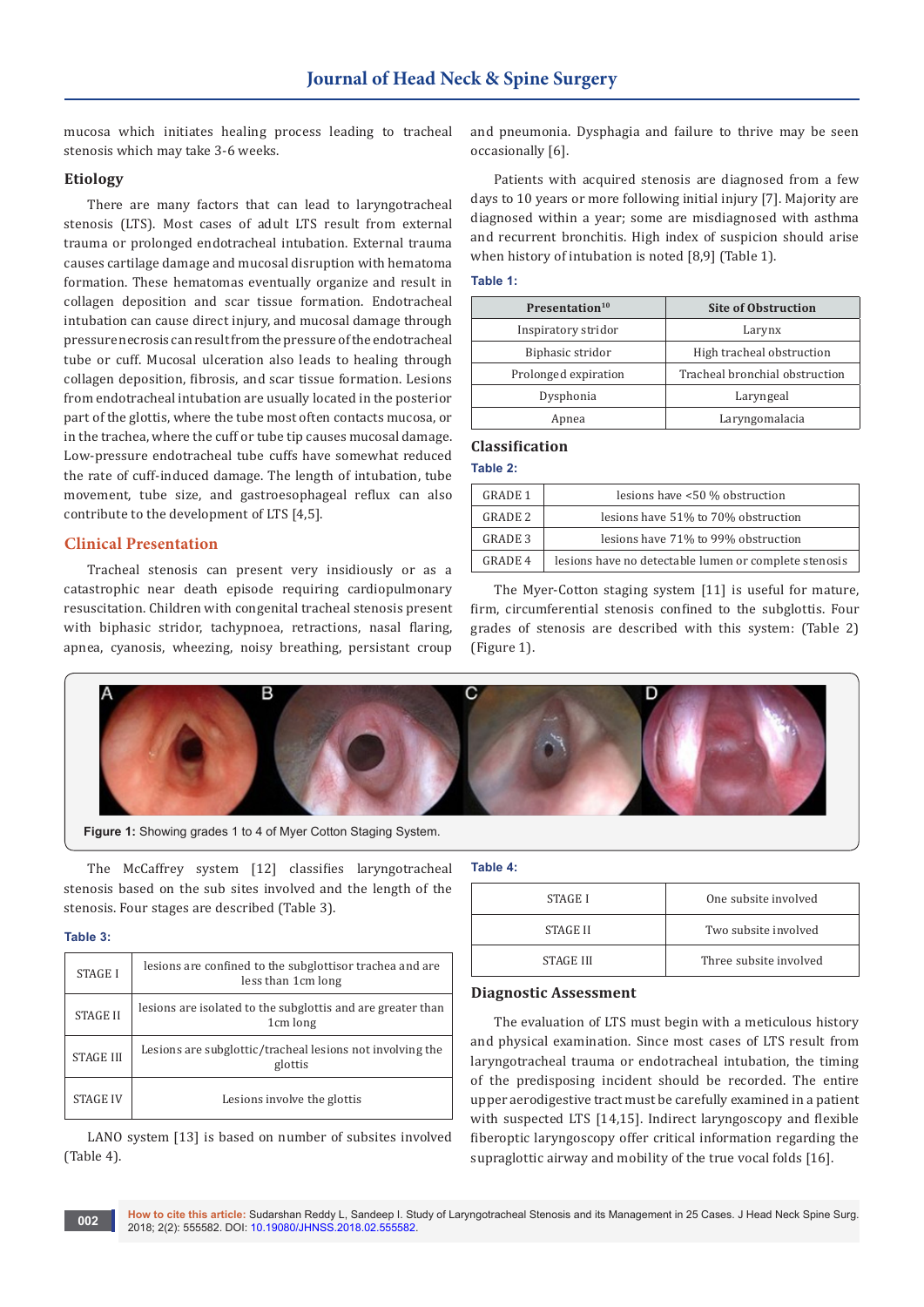#### **Neck X-Ray**

The anteroposterior airway is superb for examining the glottic and subglottic areas. Cross-sectional imaging also adequately shows the airway. Configuration of the airway on axial or transverse images varies depending on the level of the image. At the level of the epiglottis and aryepiglottic folds, the airway is elliptic. Approaching the false cords, the airway narrows and assumes a teardrop shape. The airway becomes elliptic at the true cords. Below the cricoid cartilage, the airway appears circular. The posterior membrane of the trachea may posteriorly flatten, and the normal esophagus occasionally indents the airway silhouette [17] (Figure 2).



## **Other modalities**

Although imaging studies such as airway radiographs, computed tomography, and magnetic resonance imaging occasionally provide useful information, the most valuable diagnostic assessment stems from the examination of the patient with endoscopy, either flexible fibre optic or rigid endoscopy.

CT, MRI, VIRTUAL BRONCHOGRAM are equally useful radiological investigation to reconstruct the images of airway in 3d format. Technological advances in CT scanning and MRI have greatly improved radiologist's ability to image the upper airway. Spiral CT scanning and fast MRI techniques allow the use of rapid acquisition speeds that decrease degradation motion artifacts caused by patients breathing and swallowing and carotid artery pulsations. Spiral CT scanners rapidly, in less than 10 seconds, acquire the complete data set through the larynx, limiting the time during which the patient needs to remain motionless. Images can then be reconstructed to create overlapping sections, and coronal, sagittal, and even 3-D images can be generated from the same data set [18].

Helical CT scanning with 3-D reconstruction and virtual endoscopy in neonates and infants can prevent additional diagnostic tracheobronchoscopyin a high percentage of such patients who have tracheobronchial lesions (Figure 3).



**Figure 3:** Showing narrowing of trachea in CT image of neck and chest.

## **Treatment of Laryngotacheal Stenosis**

## **Medical**

Prior to airway reconstruction, it is recommended that all pediatric patients be evaluated for GER with a dual 24hr pH probe [11]. In adults it is important to evaluate the patients general medical condition prior to performing any reconstructive procedures. It is important to consider each patient's case on an individual basis and make the decision to proceed with surgery based on sound judgment.Relative contraindications to LTR in adults are renal failure, diabetes, severe coronary artery disease, severe COPD or restrictive lung disease, obstructive sleep apnea, and systemic steroid use [19].

#### **Observation**

Patients (children and adults) with Cotton-Myer grade I and mild grade II subglottic stenosis may sometimes be managed with close observation (Walner and Cotton, 1999).

Surgical treatment options for subglottic stenosis:

- a) Tracheostomy
- b) Endoscopic
	- i. Dilation
	- ii. Endoscopic laser excision
- c) Open procedure

i. Expansion procedure27 (one-stage or with stent placement)

- a. Anterior cricoid split ± cartilage graft
- b. Posterior cricoid split ± cartilage graft
- c. Anterior and posterior cricoid split + cartilage graft
- d. Four quadrant LTR
- ii. Segmental resection (cricotracheal resection CTR)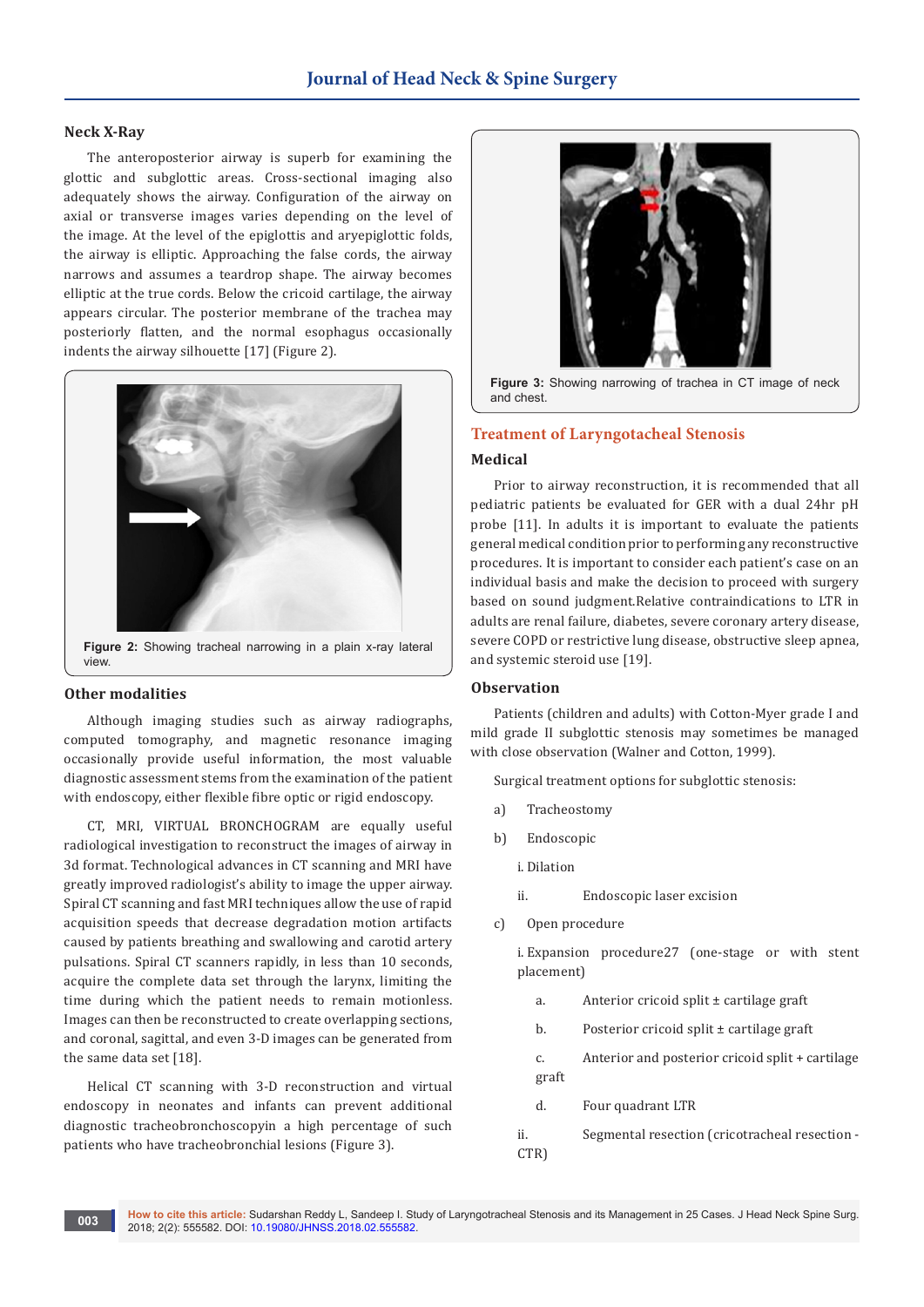- A. Primary CTR
- B. Salvage CTR
- C. Extended CTR

#### **Endoscopic treatment**

Some areas of LTS are amenable to endoscopic treatment techniques such as laser vaporization and dilation, excision using a microtrapdoor technique, or serial dilation with radial incisions of the stenotic segment. Intralesional corticosteroids may also be injected under endoscopic guidance [20].

Owing to its precision (small spot size) and availability, the carbondioxide laser, which produces light in the mid-infrared region, remains the instrument of choice in the endoscopic management of LTS. It can be used to coagulate vessels up to 0.5mm in diameter. If the stenotic area is vascular, a laser with better hemoglobin absorption, such as the potassium titanyl phosphate/532 (KTP/532) or neodymium: yttrium-aluminum garnet (Nd:YAG), is recommended [21].

## **Open surgical techniques**

Severe areas of LTS that do not respond to endoscopic techniques require an open surgical procedure. Open techniques attempt to either excise the stenotic segment and reanastomose the airway or augment the circumference of the stenotic segment with transplanted tissue. In the high risk patients, a tracheostomy may be the most prudent choice of management.

#### **Tracheal resection and reanastomosis**

Areas of cervical tracheal stenosis up to about 5cm can generally be excised, and the proximal and distal tracheal segments reanastomosed primarily.

#### **Laryngotracheal stents**

Laryngeal and tracheal stents are solid or hollow absorbable or nonabsorbable tubes of various shapes, sizes, and materials. Stents are used as primary treatment for lumen collapse or to stabilize a reconstructive effort of the larynx or trachea to prevent collapse.

**Types of stents [20]:** Different stents have different indications. Types include primarily laryngeal stents, primarily tracheal stents, combination tracheal and laryngeal stents, and stents that can be used either in the larynx or trachea.

**Laryngeal stents:** If stenosis is confined to the larynx (i.e., glottis, subglottis), stenting can be short- or long-term. Shortterm stenting is defined as stenting for less than 6 weeks. Longterm stenting is defined as stenting for more than 6 weeks. Use short-term stenting for stabilization of cartilage grafts following laryngotracheal reconstruction (LTR) and/or for separation of mucosal surfaces during healing following laryngeal trauma, repair of web formation or atresia, or excision of a laryngeal lesion. Stents for these indications include Aboulker stents, silicone stents, Montgomery laryngeal stents, endotracheal tubes, and laryngeal keels (Figure 4).



Occasionally, long-term stenting is required when the trachea above the tracheotomy tube requires stenting for either collapse or stenosis following reconstruction. In this case, a long stent wired to the trachea, shown in the images below, or a tracheal tube (T-tube), such as the Montgomery T-tube, shown below, can be used.

# **Materials and Methods**

This study is conducted at GOVT.ENT HOSPITAL, KOTI, Hyderabad between 2012 october & 2016 January. A total number of 25 patients were studied among which 12 were males and 13 were females. Only 4 children (below 12 years) were among the group. All the patients presenting with strid or, difficulty to breathe (Patients with malignant tumors of airway, Foreign bodies in air passage and paralytic conditions of the vocal cords were excluded from the study) were evaluated.

Among the 25 patients with airway obstruction due to airway stenosis evaluated, majority of the patients presented with history of intubation for various reasons highlighting the crux of intubation hazards on airway. 5 cases presented with traumatic history {2 blunt trauma and 3 cut throat injury}. One rare case of congenital stenosis with aberrant subclavian artery is noted. Two cases showed marked stenosis due to granulomatous diseases. All patients presented with shortness of breath (progressive in some and acute onset in few cases) necessitating the role of tracheostomy.

Bronchoscopic evaluation was the investigation of choice and x ray neck aided further in diagnosis. Role of CT neck and virtual bronchogram was limited and the patients included in this were from a lower socioeconomic class who could not afford those costly investigations. In 2 patients of lowtracheal stenosis, emergency tracheostomy could not serve the purpose where we had to loose the patients. Tracheostomy saves the patient's life and also relieves him/her from the dyspnoea and stridor, but only at the cost of loss of speech, which now becomes the major desire for the patient.

In a patient of supraglottic stenosis due to caustic ingestion difficulty in swallowing, occasional coughing and breathlessness on exertion were present. She was followed up by regularly without any intervention and the patient is doing well. 2 patients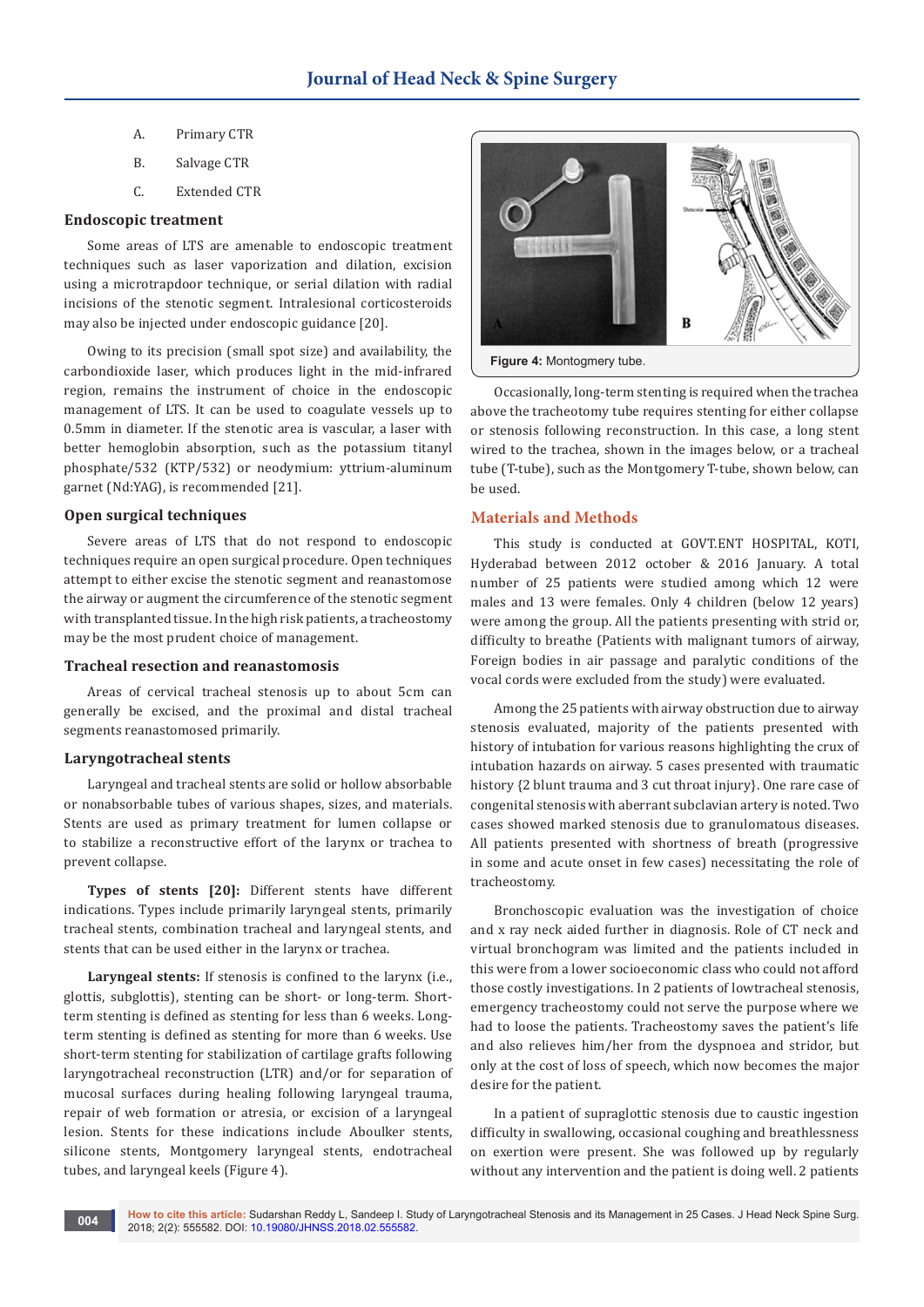of glottis stenoses (laryngeal web) were addressed by LASER followed by keel placement for 6weeks and they are doing well. 2 patients of idiopathic stenosis on tracheostomy were managed by steroids.

Resection and anastamosis was done in one case in the hands of a well trained surgeon and patient is normal at follow ups. Rest all cases owing to patient's desire of regaining voice producing ability, surgeon's choice, patient's affordability; MONTGOMERY T-tube stenting was done. Of which, 9 patients showed good response while 4 suffered from granulations from walls of airway. Topical application of mitomycin C after surface removal of these granulations showed good results in these cases along with steroid nebulisations. Frequent follow up of these stent patients was done using a 70 degree endoscope to visualize both upper and lower ends of the tube. Cases were followed up regularly after discharge until decanulation. T tube was maintained for atleast an year to 18 months before decannulation.

#### **Observation and Results**

# **Age and sex incidence**

Out of 25 cases that were studied 12(48%) were males and 13(52%) were females, showing no significant sexual preponderance. Out of 25, there were 4 pediatric cases ageing below 12 years (Table 5).

#### **Table 5:**

| <b>Sex</b> | Incidence |
|------------|-----------|
| Male       | 12 (48%)  |
| Female     | 13 (52%)  |

### **Aetiology**

There were varied causes for the development of stenotic airway among which post intubational stenosis was predominant. It shares 64% of the incidence. Reasons for intubation being diverse, its role is not significant. One case of congenital origin and one case of caustic ingestion induced stenosis was reported. 2cases each of blunt trauma induced and idiopathic induced stenosis were noted. And 3 out of 25 cases developed after repair of cut throat injury (Figure 5). When the history for intubation was taken statistics obtained are as follows... (n=16) (Table 6).



#### **Table 6:**

| <b>Etiology</b>    | Incidence |
|--------------------|-----------|
| OP poisoning       |           |
| Infectious disease |           |
| Post surgical      |           |

# **Site of lesion**

Supraglottis, glottis and subglottic areas are subsites of larynx while trachea has been classified as proximal and distal trachea i.e with reference as 6th tracheal ring. Depending on the nature of etiology, site of lesion varies (Figure 6). [As most of subglottis lesions were associated with proximal tracheal lesions, they are combined with subglottic lesions while distal lesions are separately listed.]



#### **Nature of lesion**

Subglottis and trachea being slightly ovoid structures stenotic segments were mostly circumferential, very few were partial and also pinhole type of stenoses. Glottis lesions were in the form of anterior webs. Supraglottis was distorted due to multiple adhesions to surrounding structures.

#### **Management**

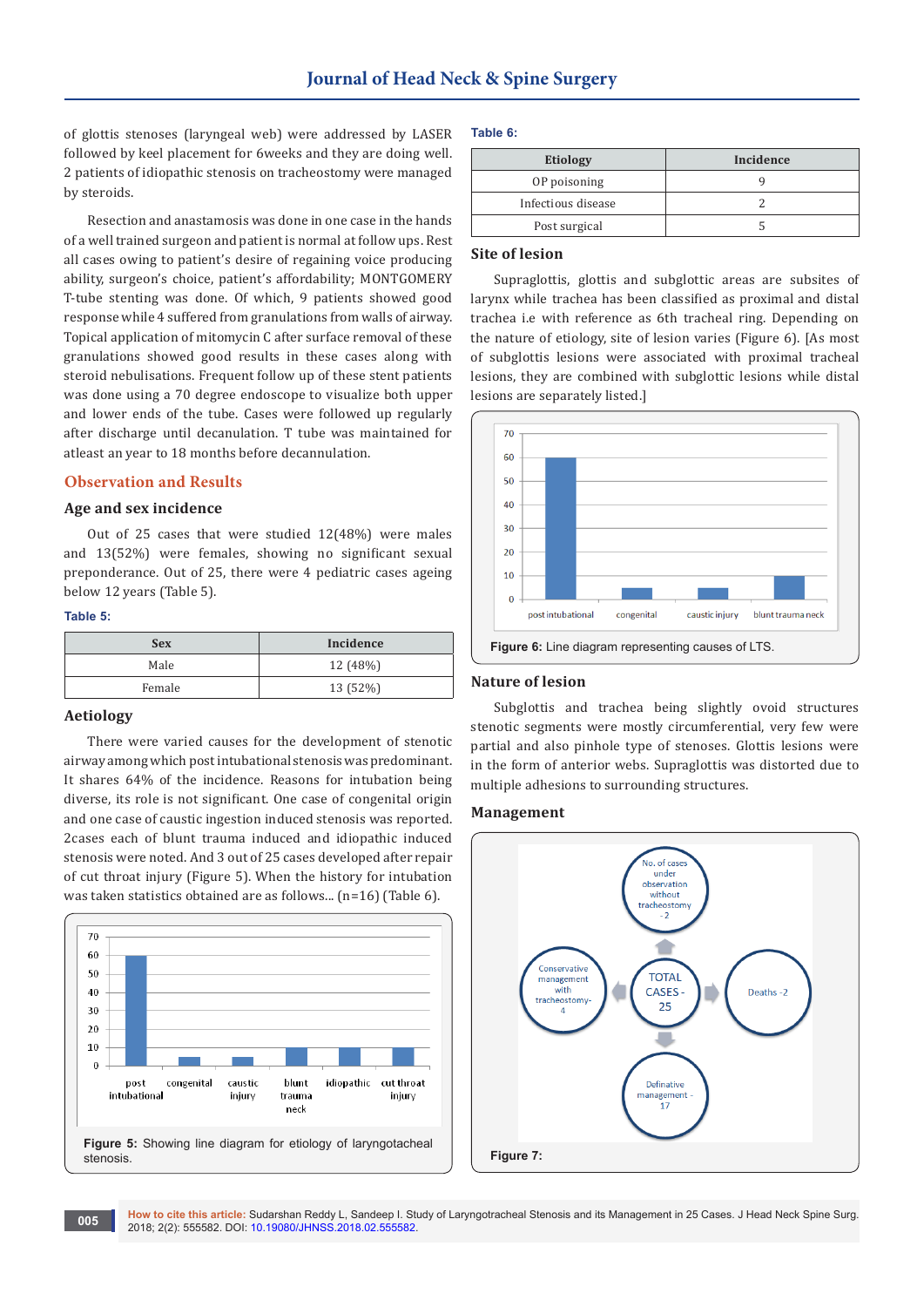

## • RESECTION AND ANASTOMOSIS (1 CASE)

#### **Figure 8:**

Depending on varied treatment options for LTS, each having its own limitations, multiple modalities of management were practiced owing to patient factors, surgeons factors, economic factors etc (Figure 7). 17 cases were managed surgically by various modalities which are given below (Figure 8).



T-tube management is commonly practiced at our institute for varied reasons among which the results are as mentioned below (Figure 9) (Table 7).

### **Table 7:**

| Nature of complication                      | Incidence       |
|---------------------------------------------|-----------------|
| Granulations of trachea                     | 30 <sub>%</sub> |
| Recurrence due to early removal<br>of stent | 7.50%           |

Granulations were the main problems in few cases which might have been the result of infection, excessive movement of tube against tracheal wall allergic reaction to stent….. They were noted both above as well as below the tube. Overall percentages of results are summarized below (Table 8).

#### **Table 8:**

| % of stenting cases succeeded                             | 9 out of $13 - 70%$   |
|-----------------------------------------------------------|-----------------------|
| % of LASER and RESECTION &<br>ANASTAMOSIS cases succeeded | 3 out of $3 - 100\%$  |
| % of deaths                                               | 2 out of $25 - 8\%$   |
| % of cases managed conservatively<br>without tracheostomy | 2 out of $25 - 8\%$   |
| Overall success %                                         | 15 out of $25 - 60\%$ |

#### **Discussion**

In this current study, 25 cases of airway stenosis with various etiologies have been observed. Tracheal stenosis should be considered in the differential diagnosis of any patient who has recently been in an intensive care unit and who presents with exertional dyspnoea or monophonic wheeze, particular when it is unresponsive to bronchodilators as already suggested in shahnazafrosa et al. [22]. In this study Male to female ratio was nearly 1:1. The gender influence has been controversial in the literature. A predominance of female with tracheal stenosis has been reported in two series by McCaffrey et al. [12] and Mehta et al. respectively contradicting our statistics. Two out of two cases of idiopathic stenosis in this study were females. Female predominance is also reported in cases of idiopathic subglottic stenosis. There were no apparent risk factors like diabetes, smoking, alcoholism, chronic illness in any of the cases for development of these lesions except for the striking etiological cause (post intubational/ post tracheostomy etc.) as already been mentioned in poetkar DM et al [23].

MacEwen first reported endotracheal intubation for anesthesia in 1880 [25]. Lindholm reported injuries to the larynx and trachea after intubation in 1969.Patients usually remain asymptomatic until the trachea has stenosed to 30% of its original diameter, and it may take as long as three months before the diagnosis according to Spittle & McCluskey et al. [25] supporting this study where diagnosis after extubation ranged from 5 days to 1 year. All of our patients had severe (>50%) tracheal stenosis with an average degree of stenosis of more than 70%. But the incidence of Severe tracheal stenosis prevalence should be very low especially since the introduction of large volume, low pressure endotracheal tube cuffs, elimination of heavy ventilatory connecting equipment, and meticulous care of the tracheostomy as suggested in the article by Sajal & Sarmista de et al. [26] A study by Norwood et al who followed 48 intubated patients for 30 months found that only 1 patient (2%) developed severe tracheal stenosis, while mild to moderate stenosis was detected in 14 (29.3%) patients. Our series reflects a large referral network and does not necessarily reflect the true prevalence of the condition.

The site of the stenosis varies according to whether the patient has had tracheostomy or only endotracheal intubation or other etiology. Stenosis that developed as a web around an endotracheal tube cuff is longer and more uniform than the stenosis around a tracheal stoma where granulation tissue can extent from a fissure in the anterior trachea or grow into a bulky granulomatous formation surrounding a fracture cartilage [27]. On comparision tracheostomy induced stenoses were relatively lesser than post intubational stenosess in our study i.e., 3:13 cases only. One particular case in this study showed development of tracheal stenosis even after 2days of intubation, which can be supported by study of D R Miller & G Sethi [18] in 1969 which shows development of tracheal lesion after 36 hours of intubation.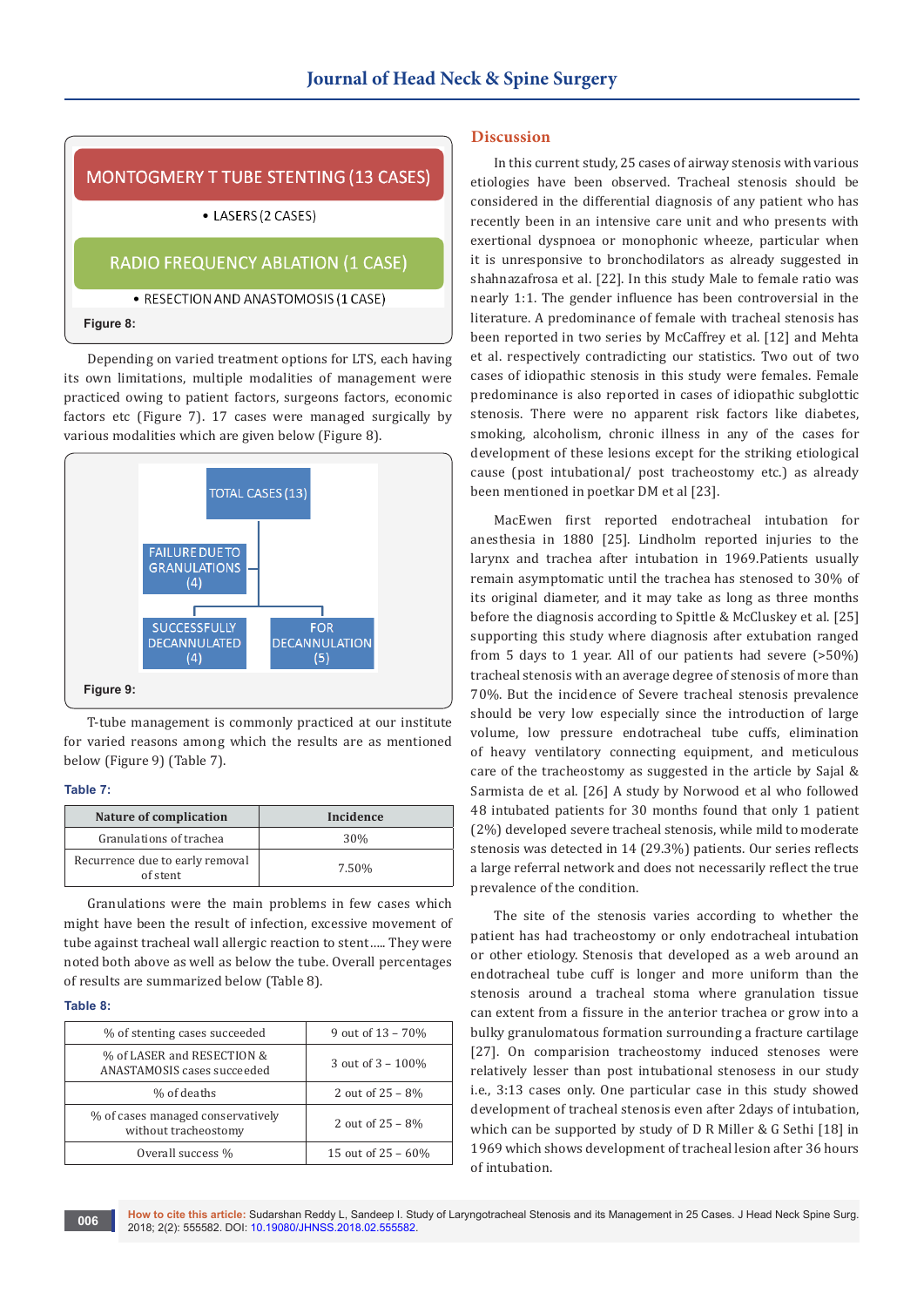The determinant of treatment methods is whether postintubation damage extends to tracheal cartilage or not. For now, there is no accurate diagnostic study for viability of cartilage preoperatively. In the literature, symptoms due to airway stenosis occurred rapidly within one month in the case of patients with necrosis of tracheal cartilage [28]. So it is concluded that the period between extubation and development of symptoms is very informative in the management of post-intubation tracheal stenosis.

All patients irrespective of mode of permanent treatment assorted were maintained on steroids. Conservatively managed cases which were under steroid cover had a non progressing lesion thereafter as mentioned in Braidy et al. [29]-" but the inflammatory nature of the lesion (as suggested by endoscopy and radiology), the progressive deterioration in symptoms over one month, and the rapid response to corticosteroids (five days) suggest a therapeutic response to steroids".

Most of our patients (13cases) underwent silicon T-tube stenting [30] following stenotic segment release either by cold steel technique or radiofrequency ablation followed by stenting with Montgomery T-tube of which 9 cases (70%) are doing well. Rest of the four cases have suffered from granulations following stenting. According to Cynthia et al the occurrence of obstructing granulation tissue after stenting is reported to be 12% to 28% in patients with benign disease and this study results are correlating with it. One of the main drawbacks of these surgeries is the risk of recurrence of tracheal stenosis due to granulation and fibrotic tissue. Silicon tubes considered to be foreign bodies are responsible for infections and granulations (as a reparative process or due to bacterial infection) [31]. 4 out of 13 cases in this study developed granulations after stenting.

Both in vitro and in vivo, Mitomycin C have been proven to be a potent inhibitor of human fibroblasts at concentrations of 0.04mg/L. It has been used with some success in inhibiting the vigorous granulation response noted after airway injury in animal models and pediatrics [32]. Application of topical medications to shrink the granulation tissue can be effective too. These medications may include steroids, which can be applied directly to the tissue or injected just beneath the granulation tissue. In addition, other medications decrease the number of fibroblast cells, which help to create granulation tissue [33]. In 4 cases of stenting where granulations posed a problem, topical mitomycin was used and 3 cases showed reduction in bulk of granulation tissue along with post op steroid nebulisations.

Crusting and complete occlusion of T-tube is also noted. Humidification of inspired oxygen, regular suctioning of both limbs of the T-tube, and lavage with normal saline have been recommended to prevent encrusting of the tube- Appadurai et al. [34]. Even in this study 2cases of tube blockage have been reported when emergency removal of t tube had to be done . Apart from other modalities of treatment, as considered by Puma et al. [35], T tube stenting is one of the best alternatives. Silicon T

tube stenting is not just for primary management but can also be used to support the reconstructed airway after laryngotracheal resections and complex stenoses. But in this study all cases were stented as a part of primary management only. Subjects on silicon tube were decanulated between 12-24 months which is well between the span as suggested in Fransesco and colleagues as 9-70 months [35].

In this current study 2 cases of glottic web were managed by laser excision and keel placement for 6weeks are doing well with 1year follow up without any recurrence similar to Benmansour et al. [36]. Resection and an astamosis done in 1case is doing equally good without any recurrence.

Many papers and articles by Grillo, Mehta, Mccaaffrey prove that open surgical techniques and the results of 1st stage procedure are high relatively than a lesion undergoing repeated interventions. As most of this study is inclined towards T tube, discussion and comparisions are limited to it. "T-tubes are a satisfactory alternative to tracheal resection and are preferred over interbronchial stents for tracheal stenosis as T-tubes have decreased rate of migration, allow for frequent irrigation and suctioning, are easily removed in case of acute obstruction, and maintain a tracheostomy stoma"-suggested by Julie M Schrader [37]. "The use of a T-tube in some patients with tracheal stenosis a very good therapeutic method which should be used at present in indicated cases" by Fiala P et al. [38]. Thus results of this study are well substantiated from these evidences.

Finally in the review of literature it is found that "A bioresorbable stent that scaffolds the airway lumen and dissolves after the remodeling process is completed has advantages over metallic and silicone stents". Kuoshungliu and colleagues designed and fabricated a new mesh type bioresorbable stent with a backbone of polycaprolactone (PCL), and evaluated its safety and biocompatibility in a rabbit trachea model [39].

# **Conclusion**

i. Post intubational airway stenosis – most common cause. Shortest span of intubation-2days ; longest span of intubation-17days ; median span of intubation – 9 days.

ii. Post intubational stenosis;onset of symptoms. Earliest-5days after extubation; maximum duration- 1year after extubation.

iii. As tracheostomy was commonest & earliest intervention to save life,regaining normal sound production was common desire of all the patients.

iv. T-tube stenting is the best and relatively cheaper mode of treatment for selective lesions.

v. Regular humidification & frequent suctioning with NAHCO3 in initial stages may be required to prevent T-TUBE blockage by dry crusting.

vi. T-Tube suctioning is practically difficult for the patient who got used to cleaning the inner tube of silver jackson's.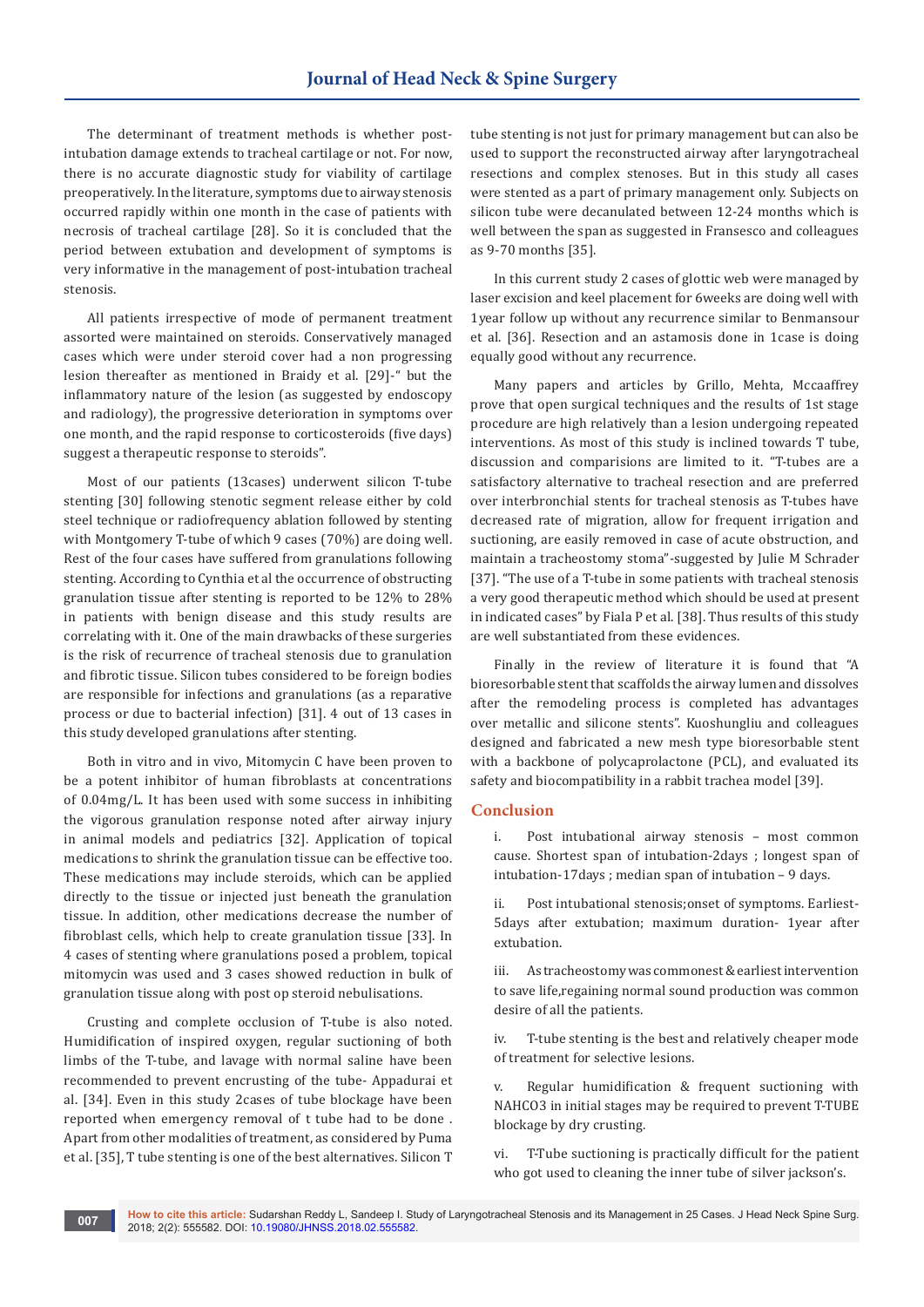vii. All those cases which developed granulations after stenting were aged less than18years.

viii. Frequent follow ups of stenting cases by Bronchoscopy in a public sector hospital with busy O.T is a bit difficult job, so usage of a 70degree endoscope through stent has been practiced.

ix. Application of topical mitomycin c for 6min after excision of granulations by radiofrequency/electrocautery reduced the incidence of granulations.

x. LASER- usage for this kind of cases is the best alternate to prevent reccurence, but needs experienced practiotioner and it is a costly procedure.

xi. RESECTION & ANASTAMOSIS is best procedure for selective lesions but only in hands of a well trained surgeon.

#### **References**

- 1. Gleeson M, George GB, Martin JB, Clarke R, Hibbert J, et al. (2008) Scott-Brown's Otorhinolaryngology: Head and Neck Surgery. (7th edn), Volume 1, CRC Press, Florida, United States, pp. 3900.
- 2. Richardson M, Flint P, Haughey B, Lund V, Niparko J, et al. (2010) Cummings Otolaryngology head & neck surgery.  $(5<sup>th</sup> Edn)$ , Volume 3, Missouri, USA, pp. 3672.
- 3. Snow JB (2002) Ballengers manual of otorhinolaryngology head & neck surgery. BC Decker, Hamilton, London.
- 4. [Bain WM, Harrington JW, Thomas LE, Schaefer SD \(1983\) Head and](https://www.ncbi.nlm.nih.gov/pubmed/6823187)  [neck manifestations of gastroesophageal reflux. Laryngoscope 93\(2\):](https://www.ncbi.nlm.nih.gov/pubmed/6823187)  [175-179.](https://www.ncbi.nlm.nih.gov/pubmed/6823187)
- 5. [Halstead LA \(1999\) Role of gastroesophageal reflux in pediatric upper](https://www.ncbi.nlm.nih.gov/pubmed/9949354)  [airway disorders. Otolaryngol Head Neck Surg 120\(2\): 208-214.](https://www.ncbi.nlm.nih.gov/pubmed/9949354)
- 6. [Bath AP, Panarese A, Thevasagayam M, Bull PD \(1999\) Paediatric](http://onlinelibrary.wiley.com/doi/10.1046/j.1365-2273.1999.00228.x/abstract)  [subglottic stenosis. Clinical Otolaryngol 24\(2\): 117-121.](http://onlinelibrary.wiley.com/doi/10.1046/j.1365-2273.1999.00228.x/abstract)
- 7. [Mansour KA, LeeRB, Micer JI \(1994\) Tracheal resections: lessons](https://www.ncbi.nlm.nih.gov/pubmed/8179373)  [learned. Ann thoracic surg 57\(7\): 1120-1124.](https://www.ncbi.nlm.nih.gov/pubmed/8179373)
- 8. Mathias D, Wedley J (1974) The effects of cuffed endotracheal tube on [tracheal wall. Br J Anaesth 46\(11\): 849-852.](https://www.ncbi.nlm.nih.gov/pubmed/4621305)
- 9. [Acre JC, Kryger MH \(1981\) Clinical significance of pulmonary function](https://www.ncbi.nlm.nih.gov/pubmed/7249767)  [tests: upper airway obstruction. Chest 80\(2\): 207-211.](https://www.ncbi.nlm.nih.gov/pubmed/7249767)
- 10. [Davis N, Madden BP, Sheth A, Gilbert AJC \(2006\) Airway management](https://www.ncbi.nlm.nih.gov/pubmed/16257995)  [of patients with tracheobronchial stents. Br J Anaesth 96\(1\): 132-135.](https://www.ncbi.nlm.nih.gov/pubmed/16257995)
- 11. [Cotton RT \(2000\) Management of subglottic stenosis. Otolaryngol Clin](https://www.ncbi.nlm.nih.gov/pubmed/10637347)  [North Am 33\(1\): 111-130.](https://www.ncbi.nlm.nih.gov/pubmed/10637347)
- 12. [McCaffrey TV \(1993\) Management of laryngotracheal stenosis on the](https://www.ncbi.nlm.nih.gov/pubmed/8414564)  [basis of site and severity. Otolaryngol Head Neck Surg 109\(3 Pt 1\): 468-](https://www.ncbi.nlm.nih.gov/pubmed/8414564) [473.](https://www.ncbi.nlm.nih.gov/pubmed/8414564)
- 13. [Lano CF, Duncavage JA, Reinisch L, Ossoff RH, Courey MS, et al. \(1998\)](https://www.ncbi.nlm.nih.gov/pubmed/9486901)  [Laryngotracheal reconstruction in the adult: a ten year experience.](https://www.ncbi.nlm.nih.gov/pubmed/9486901)  [Ann Otol Rhinol Laryngol 107\(2\): 92-](https://www.ncbi.nlm.nih.gov/pubmed/9486901)96.
- 14. Lee KJ (1991) Embryology of Clefts and Pouches. In: Lee KJ (ed.), Essential Otolaryngology. Appleton & Lange, pp. 243.
- 15. [MacArthur CJ, Kearns GH, Healy GB \(1994\) Voice quality after](https://www.ncbi.nlm.nih.gov/pubmed/8198787)  [laryngotracheal reconstruction. Arch Otolaryngol Head Neck Surg](https://www.ncbi.nlm.nih.gov/pubmed/8198787)  [120\(6\): 641-647.](https://www.ncbi.nlm.nih.gov/pubmed/8198787)
- 16. [Herrington HC, Weber SM, Andersen PE \(2006\) Modern management](https://www.ncbi.nlm.nih.gov/pubmed/16954977)  [of laryngotracheal stenosis. Laryngoscope 116\(9\): 1553-1557.](https://www.ncbi.nlm.nih.gov/pubmed/16954977)
- 17. [Brichet A, Verkindre C, Dupont J, Carlier ML, Darras J, et al. \(1999\)](https://www.ncbi.nlm.nih.gov/pubmed/10362058)  [Multidisciplinary approach to management of postintubation tracheal](https://www.ncbi.nlm.nih.gov/pubmed/10362058)  [stenoses. Eur Respir J 13\(4\): 888-893.](https://www.ncbi.nlm.nih.gov/pubmed/10362058)
- 18. [Miller DR, Sethi G \(1970\) Tracheal stenosis following prolonged cuffed](https://www.ncbi.nlm.nih.gov/pubmed/5413464)  [intubation: causes and prevention. Ann surg 171\(2\): 283-293.](https://www.ncbi.nlm.nih.gov/pubmed/5413464)
- 19. [Liu Z, Chen W, Cui P, Gao P, Ruan Y, et al. \(2011\) Use of silicon T-tube in](https://www.ncbi.nlm.nih.gov/pubmed/22242471)  [laryngotracheal reconstruction. Lin Chung Er Bi Yan Hou Tou Jing Wai](https://www.ncbi.nlm.nih.gov/pubmed/22242471)  [Ke Za Zhi 25\(19\): 882-883.](https://www.ncbi.nlm.nih.gov/pubmed/22242471)
- 20. [George M, Lang F, Pasche P, Monnier P \(2005\) Surgical management of](https://www.ncbi.nlm.nih.gov/pubmed/15668812)  [laryngotracheal stenosis in adults. Eur Arch Otorhinolaryngol 262\(8\):](https://www.ncbi.nlm.nih.gov/pubmed/15668812)  [609-615.](https://www.ncbi.nlm.nih.gov/pubmed/15668812)
- 21. [Zias N, Chroneou A, Tabba MK, Gonzalez AV, Gray AW, et al. \(2008\) Post](https://www.ncbi.nlm.nih.gov/pubmed/18803874)  [tracheostomy and post intubation tracheal stenosis: Report of 31 cases](https://www.ncbi.nlm.nih.gov/pubmed/18803874)  [and review of the literature. BMC Pulm Med 8: 18.](https://www.ncbi.nlm.nih.gov/pubmed/18803874)
- 22. [Saghebi SR, Zangi M, Tajali T, Farzanegan R, Farsad SM, et al. \(2012\)](https://www.ncbi.nlm.nih.gov/pubmed/22991458)  [The role of T-tubes in the management of airway stenosis. Eur J](https://www.ncbi.nlm.nih.gov/pubmed/22991458)  [Cardiothorac Surg 43\(5\): 934-939.](https://www.ncbi.nlm.nih.gov/pubmed/22991458)
- 23. [Poetker DM, Ettema SL, Blumin JH, Toohill RJ, Merati AL \(2006\)](https://www.ncbi.nlm.nih.gov/pubmed/16949978)  [Association of airway abnormalities and risk factors in 37 subglottic](https://www.ncbi.nlm.nih.gov/pubmed/16949978)  [stenosis patients. Otolaryngol Head Neck Surg 135\(3\): 434-437.](https://www.ncbi.nlm.nih.gov/pubmed/16949978)
- 24. [Macewen W \(1880\) Clinical observations on the introduction of](https://www.ncbi.nlm.nih.gov/pubmed/20749636/)  [tracheal tubes by the mouth instead of performing tracheotomy or](https://www.ncbi.nlm.nih.gov/pubmed/20749636/)  [laryngotomy. Br Med J 2\(1022\): 163-165.](https://www.ncbi.nlm.nih.gov/pubmed/20749636/)
- 25. [Spittle N, McCluskey A \(2000\) Tracheal stenosis after intubation. BMJ](http://www.bmj.com/content/321/7267/1000)  [321: 1000-1002.](http://www.bmj.com/content/321/7267/1000)
- 26. [De S, De S \(2008\) Post intubation tracheal stenosis. Indian J Crit Care](https://www.ncbi.nlm.nih.gov/pubmed/19742266/)  [Med 12\(4\): 194-197.](https://www.ncbi.nlm.nih.gov/pubmed/19742266/)
- 27. [Kastanos N, Estopá Miró R, Marín Perez A, Xaubet Mir A, Agustí Vidal](https://www.ncbi.nlm.nih.gov/pubmed/6839788)  [A \(1983\) Laryngotracheal injury due to endotracheal intubation:](https://www.ncbi.nlm.nih.gov/pubmed/6839788)  [incidence, evolution, and predisposing factors. A prospective long-term](https://www.ncbi.nlm.nih.gov/pubmed/6839788)  [study. Crit Care Med 11\(5\): 362-367.](https://www.ncbi.nlm.nih.gov/pubmed/6839788)
- 28. [Phillips PS, Kubba H, Hartley BE, Albert DM \(2006\) The use of the](https://www.ncbi.nlm.nih.gov/pubmed/15978676)  [Montgomery T-tube in difficult paediatric airways. Int J Pediatr](https://www.ncbi.nlm.nih.gov/pubmed/15978676)  [Otorhinolaryngol 70\(1\): 39-44.](https://www.ncbi.nlm.nih.gov/pubmed/15978676)
- 29. [Braidy J, Breton G, Clement \(1989\) Effect of corticosteroids on post](https://www.ncbi.nlm.nih.gov/pubmed/2588212/)[intubation tracheal stenosis. Thorax 44\(9\): 753-755.](https://www.ncbi.nlm.nih.gov/pubmed/2588212/)
- 30. [Wahidi MM, Ernst A \(2003\) The Montgomery T-tube tracheal stent.](https://www.ncbi.nlm.nih.gov/pubmed/14535218)  [Clin Chest Med 24\(3\): 437-443.](https://www.ncbi.nlm.nih.gov/pubmed/14535218)
- 31. [Gallo A, Pagliuca G, Greco A, Martellucci S, Mascelli A, et al. \(2012\)](https://www.ncbi.nlm.nih.gov/pubmed/22767984)  [Laryngotracheal stenosis treated with multiple surgeries: experience,](https://www.ncbi.nlm.nih.gov/pubmed/22767984)  [results and prognostic factors in 70 patients. Acta Otorhinolaryngol Ital](https://www.ncbi.nlm.nih.gov/pubmed/22767984)  [32\(3\): 182-188.](https://www.ncbi.nlm.nih.gov/pubmed/22767984)
- 32. Krimsky WS, Sharief UU, Sterman DH, Machuzak M, Musani AI (2006) Topical Mitomycin is an effective, Adjuvant therapy for the treat ment of severe recurrent tracheal stenosis in Adult. Journal of Bronchology 13: 141-143.
- 33. [Bhatia G, Abraham V, Louis L \(2012\) Tracheal granulation as a cause of](https://www.ncbi.nlm.nih.gov/pubmed/22557751/)  [unrecognized airway narrowing. J Anaesthesiol Clin Pharmacol 28\(2\):](https://www.ncbi.nlm.nih.gov/pubmed/22557751/)  [235-238.](https://www.ncbi.nlm.nih.gov/pubmed/22557751/)
- 34. [Appadurai IR, Hewitt CAH, Gillbe CE \(1992\) Complete upper airway](https://link.springer.com/article/10.1007/BF03008248)  [obstruction. Canadian Journal of Anaesthesia 39\(7\): 747-748.](https://link.springer.com/article/10.1007/BF03008248)
- 35. [Puma F, Ragusa M, Avenia N, Urbani M, Droghetti A, et al. \(2000\) The](https://www.ncbi.nlm.nih.gov/pubmed/11088027)  [role of silicone stents in the treatment of cicatricial tracheal stenosis. J](https://www.ncbi.nlm.nih.gov/pubmed/11088027)  [Thorac Cardiovasc Surg 120\(6\): 1064-1069.](https://www.ncbi.nlm.nih.gov/pubmed/11088027)
- 36. [Benmansour N, Remacle M, Matar N, Lawson G, Bachy V, et al.](https://www.ncbi.nlm.nih.gov/pubmed/22454231)  [\(2012\) Endoscopic treatment of anterior glottic webs according](https://www.ncbi.nlm.nih.gov/pubmed/22454231)  [to Lichtenberger technique and results on 18 patients. Eur Arch](https://www.ncbi.nlm.nih.gov/pubmed/22454231)  [Otorhinolaryngol 269\(9\): 2075-2080.](https://www.ncbi.nlm.nih.gov/pubmed/22454231)